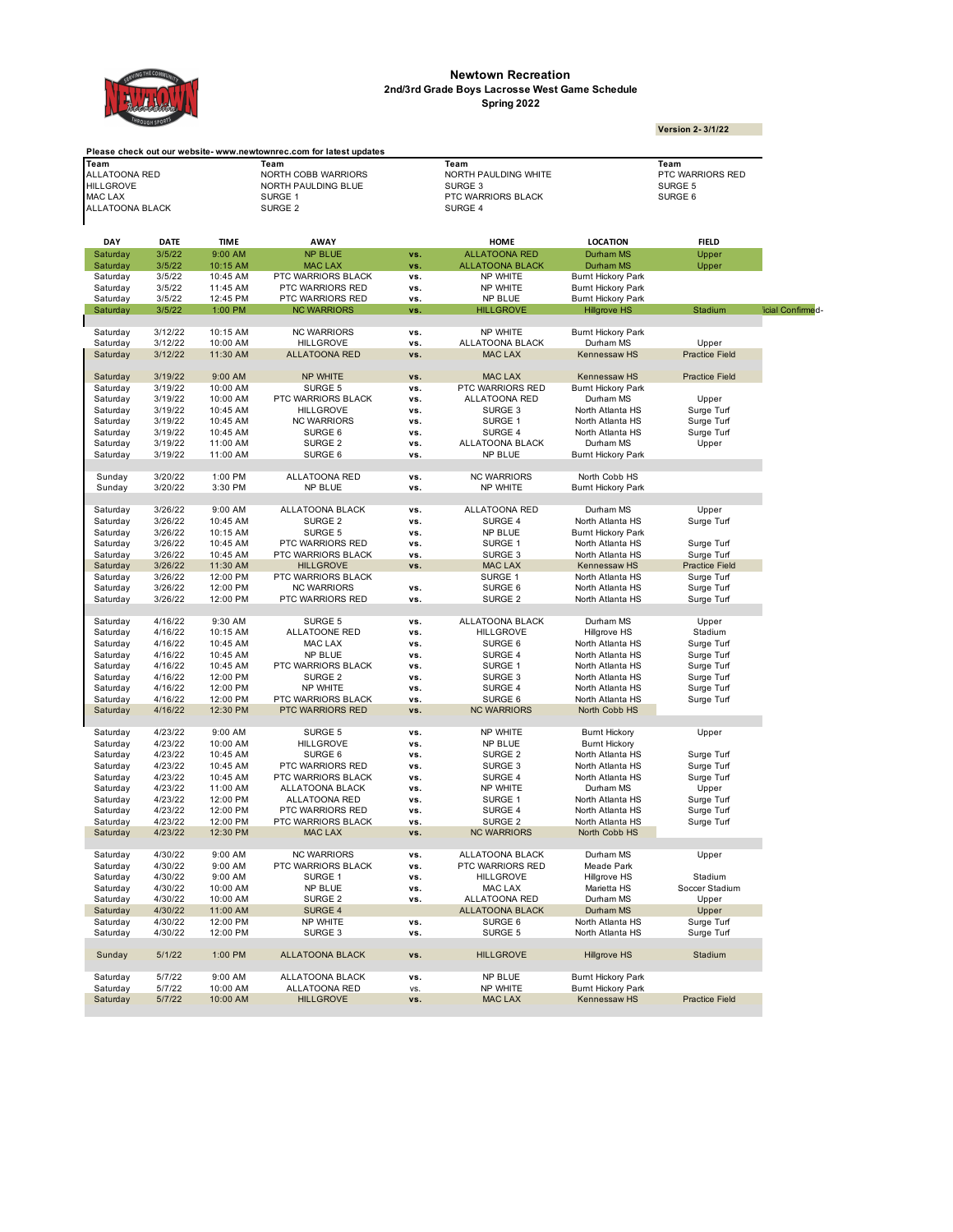| Week->      |        |              | 31           | 4       |       | 61           |              | 8            | 91           | 101            | 11           |
|-------------|--------|--------------|--------------|---------|-------|--------------|--------------|--------------|--------------|----------------|--------------|
| <b>Time</b> | A v B  | v H          | HvJ          | LvG     | G v M | <b>C</b> v E | GvB          | Avl          | L v N        | $N \vee F$     | <b>H</b> v E |
| Time 2      | C v M  | A v C        | $I \vee N$   | KvH     | HvL   | $D \vee N$   | <b>F</b> v C | B v H        | J v A        | $M \vee L$     | F v G        |
| Time 3      | ID v L | <b>N</b> v B | D v A        | J v l   | v K   | M v H        | EvD          | C v G        | I v B        | AvK            | $M \vee N$   |
| Time 4      | IE v K | $M \vee D$   | <b>B</b> v C | AvE     | N v J | L v I        | ∣v M         | D v F        | <b>H</b> v C | BvJ            | LvA          |
| Time 5      | IFVJ   | LvE          | EvM          | BvD     | FvA   | JvK          | JvL          | <b>N</b> v E | GvD          | C <sub>V</sub> | KvB          |
| Time 6      | IG v I | KvF          | FvL          | $C$ v N | EvB   | AvG          | KvN          | M v J        | FvE          | <b>D</b> v H   | J v C        |
| Time 7      | H v N  | J v G        | GvK          | MvF     | D v C | BvF          | HvA          | LvK          | K v M        | EvG            | l v D        |

A 1 B 2  $\overline{C}$  3 D 4 E 5 F 6 G 7 H 8 I 9 J 10 K 11 L 12 M 13 N 14